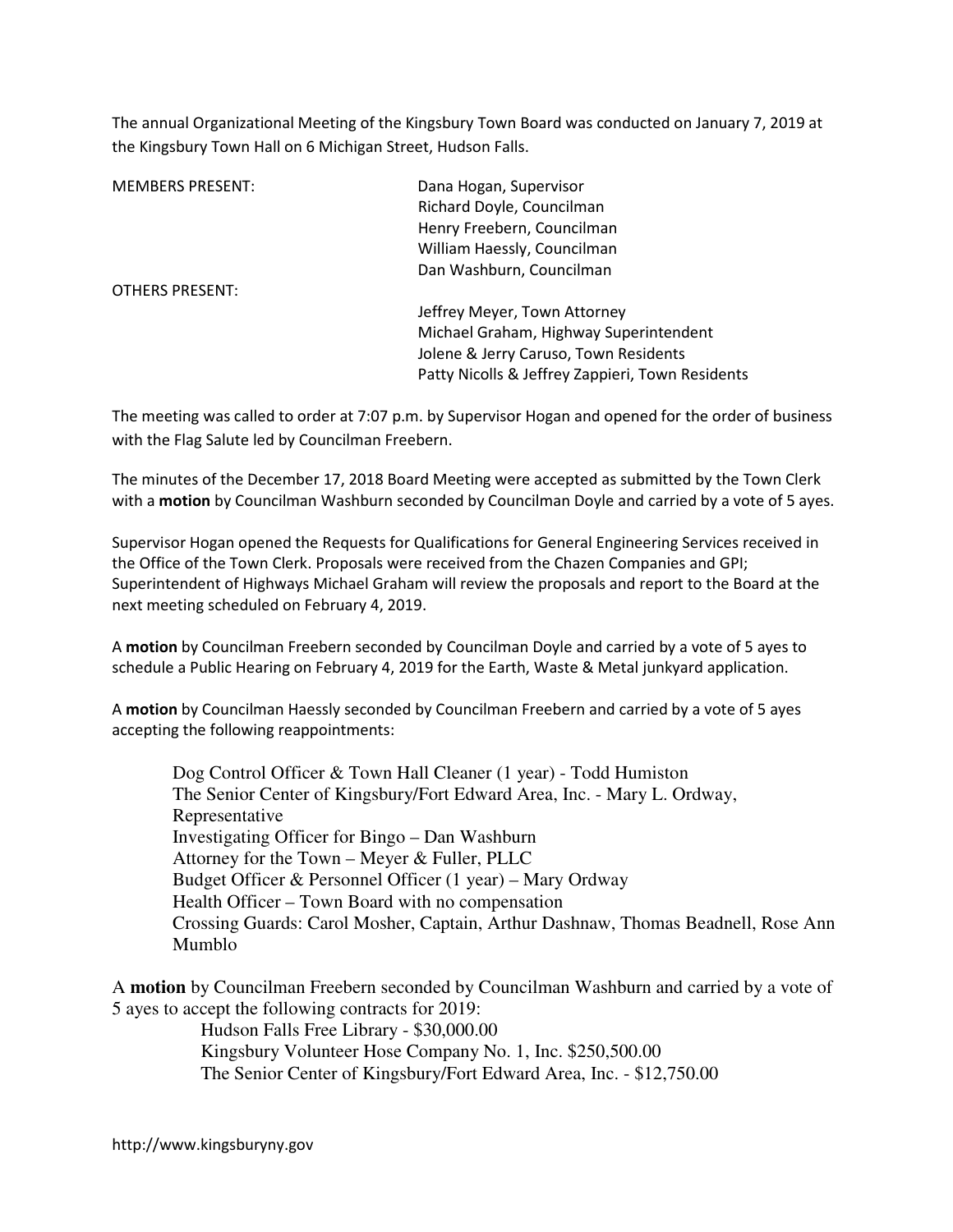A **motion** by Councilman Freebern seconded by Councilman Doyle and carried by a vote of 5 ayes accepting the following Designations:

| The TownClerk designates:                 | Sylvia Weaver, First Deputy Town Clerk<br>Linda S. Bowe, Part-Time Deputy<br>Francis A. Lewis, Part Time Deputy                     |
|-------------------------------------------|-------------------------------------------------------------------------------------------------------------------------------------|
| <b>Highway Superintendent Designates:</b> |                                                                                                                                     |
|                                           | Timothy Morgan, Deputy Highway Superintendent<br>James Chase, Water Superintendent                                                  |
| <b>Town Justice Designates:</b>           | Laura Barody, Justice Court Clerk<br>Sherry Ostrander, Part Time Deputy Justice Court Clerk<br>Kenneth Grant, Court Security Office |
| <b>Town Supervisor Designates</b>         | Henry G. Freebern, Deputy Supervisor                                                                                                |

Town Comptroller Designates:

Michelle Radliff, Confidential Secretary & Code Enforcement Secretary

Town Board designates John Mead, Town Historian (2 years)

A **motion** by Councilman Haessly and seconded by Councilman Freebern and carried by a vote of 5 ayes for the following designations:

 Records Management Officer, Issuing Officer for Bingo and Games of Chance, Issuing Agent for Disabled Parking Permits and Records Access Officer – Cynthia Bardin Registrar of Vital Statistics: Cynthia Bardin with a Salary of \$1,000.00 Deputy Registrar: Sylvia Weaver with a Salary of \$1,000.00

A **motion** by Councilman Doyle seconded by Councilman Haessly and carried by a vote of 5 ayes to designate the following to the Board of Ethics: Cynthia Bardin, Walt Sutliff & Ron Baker

A **motion** by Councilman Freebern seconded by Councilman Washburn and carried by a vote of 5 ayes the designate the Post Star as the Official Town Newspaper.

A **motion** by Councilman Washburn seconded by Councilman Freebern and carried by a vote of 5 ayes for the following designations:

Official Depository for deposit & safekeeping of all Town funds:

Glens Falls National Bank & Trust Co. & NYCLASS

A **motion** by Councilman Freebern seconded by Councilman Washburn and carried by a vote of 5 ayes accepting the following:

Town Board Meetings to be held on the First & Third Monday of each Month at 7:00 P.M. (as long as there business on the agenda for the Board)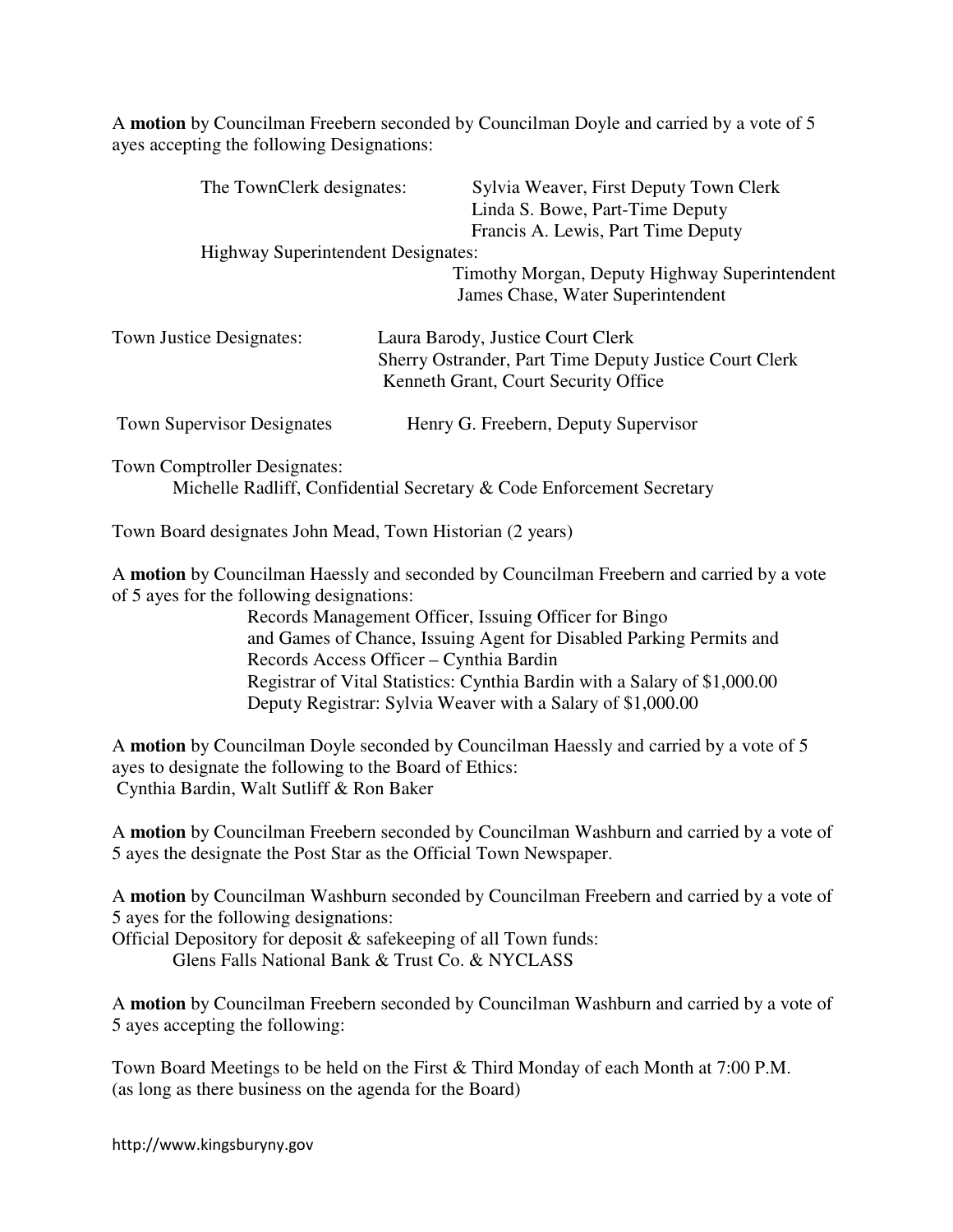A **motion** by Councilman Washburn seconded by Councilman Doyle and carried by a vote of 5 ayes for the following Miscellaneous Motions:

Review & Acceptance of the current Procurement & Credit Card Policies

The Comptroller shall have ninety (90) days after the close of the fiscal year to submit the annual report to the Town Board and the Office of the State Comptroller. Also a copy to be filed with the Town Clerk shall cause summary of such report to be Published within ten (10) days after receipt in the official newspaper (The Post Star)

The mileage rate for Town Officials who use their own vehicles for Town Business: \$.545 per mile

A **motion** by Councilman Doyle seconded by Councilman Freebern and carried by a vote of 5 ayes for the following Supervisor's Committees:

 Recreation Commission Liason – Councilman Freebern; Councilman Washburn - Alt. Public Safety: Councilman Freebern, Councilman Doyle Building & Grounds/Highway – Councilman Freebern, Councilman Washburn Insurance – Councilman Doyle, Councilman Haessly Legal/Legislative – Councilman Doyle, Councilman Freebern Budget/Personnel – Councilman Doyle, Councilman Haessly

Supervisor Hogan stated the Town is transferring the administration of the Recreation Program to the Hudson Falls Central School District but would like Councilman Freebern and Councilman Washburn to serve on the Recreation Commission liason until agreements are finalized.

A **motion** by Councilman Doyle seconded by Councilman Washburn and carried by a vote of 5 ayes to increase the shoe allowance for the Highway Department employees from \$125.00 to \$150.00 per year.

Supervisor Hogan reported the Public Hearing for the proposed changes to the Animal Control Law will be tabled until the next meeting on February 4, 2019. Attorney Meyer explained there is still a question if somebody gets arrested and there is a dog in the car what should happen to the dog.

### TOWN CLERK:

Town Clerk reported she had received a scanner from Washington County which was part of a Local Government Records Management Improvement Fund Grant. The Town supported County Clerk Stephanie Lemery in her application for the grant which is a fund to improve records management and archival administration in local government. At this time the County Clerk's office is scanning Court Records; the County Clerk and her staff will assist the Town Clerk in the managing and scanning of Town court records.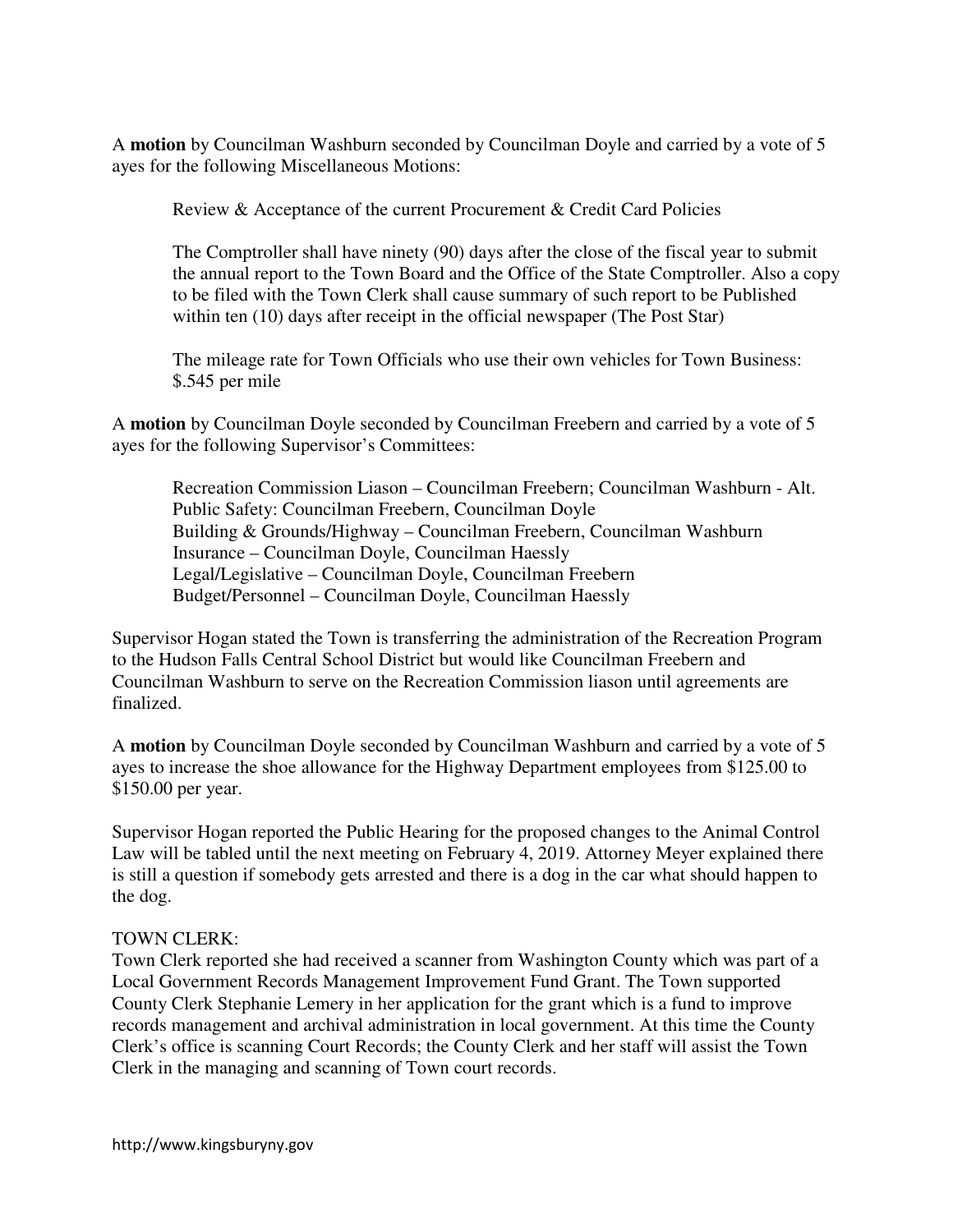Town Clerk reported she has been having a problem sending and receiving emails; she will contact Bob Wallace to set up the scanner and address the problem with emails.

## HIGHWAY SUPERINTENDENT:

Michael Graham reported everything is going well.

## COUNCILMAN REPORT:

Councilman Freebern asked if the Town had received any correspondence in regard to the Lehigh Cement's air permit from the DEC for the use of raggertail; a mixture of plastic and paper. Supervisor Hogan received a call from a resident expressing his concern over this issue and asked him to contact the DEC to request a public hearing. The resident felt it was necessary due to dioxins going into the air. Supervisor Hogan stated there is a public comment period until January 10, 2019 on the DEC website. Supervisor Hogan reached out to Senator Betty Little, Assemblywoman Carrie Woerner and the DEC via Twitter. The only response he received to date was from Betty Little's office.

Councilman Freebern congratulated Supervisor Hogan for the great job he did with Mary Webb in the payment and closing of the sale of her property on Lock 8 Way which had been leased to GE for access to the de-watering facility.

## SUPERVISOR REPORT:

Supervisor reported Bob Henke was re-elected as the Chairman of the Board of Supervisors and Richard Moore was elected as the Vice Chairman; the Board will continue to have discussions and be more efficient and expense oriented.

A **motion** by Councilman Freebern seconded by Councilman Doyle and carried by a vote of 5 ayes to accept the reports of certain officers as follows:

Code Enforcement: No activity in November; December: Site Plan 1; Fees Collected \$200.00 Dog Control Officer: Complaints/Calls 39; Seizures 2; Unlicensed Dogs 9; Euthanasia 1; Summons Issued 1; Mileage 316; 11 charged to FE; 111 charged to Fort Ann Town Clerk: Paid to EnCon \$2,025.44; Paid to Supervisor \$2,092.02; Paid to NYS Dept. of Health \$135.00; State Share of Bingo \$438.75; State Share of Games of Chance \$30.00; Paid to the Village of Hudson Falls \$120.00; Paid to Ag & Markets for Population Control \$70.00 Town Justice for November \$16,313.25 Assessor: ORPTS Trends & Residential Rates Report

# PUBLIC COMMENT:

Jerry Caruso asked how sales tax is allocated in Washington County. Supervisor Hogan will check with Washington County Treasurer Al Nolettre.

Jeffrey Zappieri will contact the DEC in regard to Lehigh Cement's air permit for raggertail and have then contact Supervisor Hogan.

A **motion** by Councilman Haessly seconded by Councilman Doyle and carried by a vote of 5 ayes to enter into executive session to discuss pending legal litigation at 7:40 pm.